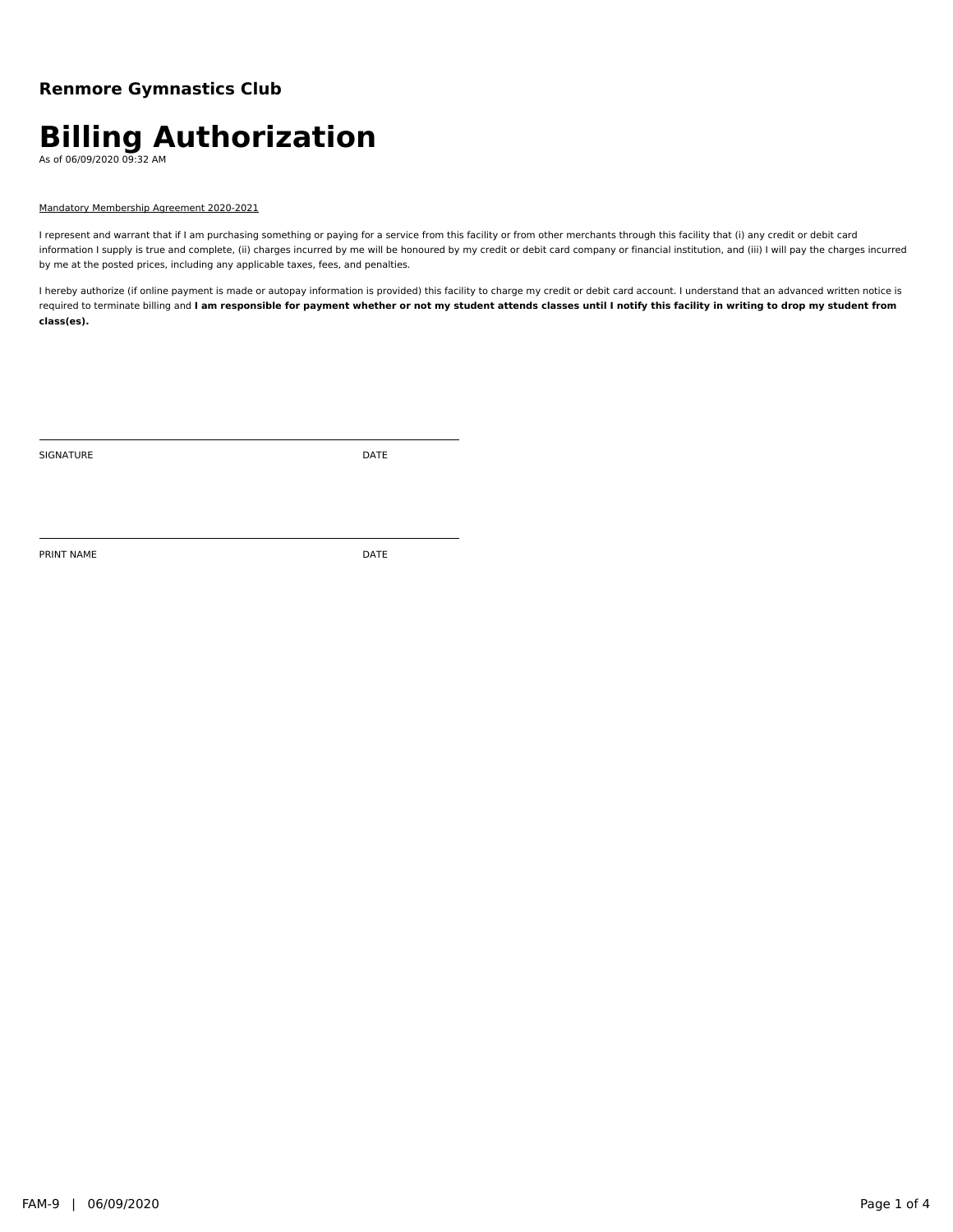## **Renmore Gymnastics Club**

# **Photography Policy** As of 06/09/2020 09:34 AM

### **PHOTOGRAPHY POLICY**

### Mandatory Membership Agreement 2020-2021

- I consent to photographs or video images being taken of members on my account registered in classes during their involvement in GI and RGC activities, which may be used to promote the sport by the club or Gymnastics Ireland incl. for coach training purposes, or for use on the club website or newsletters, display boards, or any other relevant club event or occasion.
- I confirm that I have read and understood the permission statements above.
- . I have read the important points above and have given my consent by ticking these policies on this customer portal page.
- In the event of an under 18 member I as legal parent/guardian give my consent by ticking these policies on this customer portal page.

| <b>SIGNATURE</b> | <b>DATE</b> |
|------------------|-------------|
|                  |             |

PRINT NAME DATE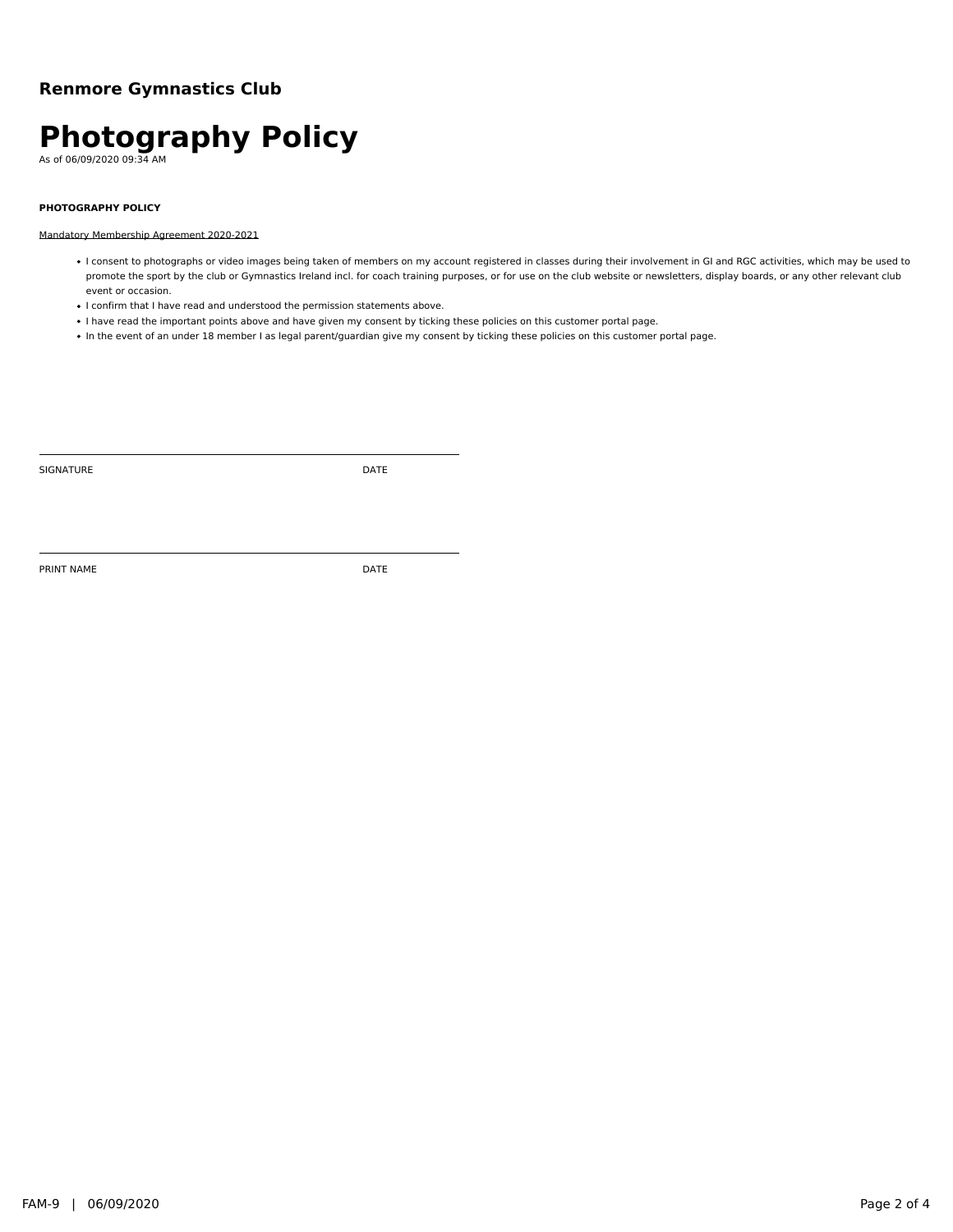### **Renmore Gymnastics Club**

# **Rules, Terms and Conditions**

As of 06/09/2020 09:33 AM

### **POLICIES, RULES, TERMS AND CONDITIONS**

### Mandatory Membership Agreement 2020-2021

Please review important updates in the below sections Codes of Conduct and Club Fees.

- I understand and agree to abide by the constitution, rules and policies of Gymnastics Ireland and Renmore Gymnastics Club, including data protection policies and the mandatory GI membership agreement, which can be viewed via the GI website on **https://www.gymnasticsireland.com/about/structure-policy [\(https://www.gymnasticsireland.com/about/structure-policy\)](https://www.gymnasticsireland.com/about/structure-policy)** and RGC website on **https://renmoregymnastics.org/downloads/ (https://renmoregymnastics.org/downloads/)**.
- I understand and agree to the responsibilities which I have regarding these policies.
- I acknowledge that my membership may be revoked or suspended for violation of these rules **Click here to read club rules [\(https://renmoregymnastics.org/downloads/\)](https://renmoregymnastics.org/downloads/)**.
- I have read and understand the privacy statements which can be viewed via the GI website via **https://www.gymnasticsireland.com/about/structure-policy/data protection-privacy [\(https://www.gymnasticsireland.com/about/structure-policy/data-protection-privacy\)](https://www.gymnasticsireland.com/about/structure-policy/data-protection-privacy)** and RGC website on **https://renmoregymnastics.org/downloads/ [\(https://renmoregymnastics.org/downloads/\)](https://renmoregymnastics.org/downloads/)**. This details how GI and RGC will treat the personal data I have provided to GI and RGC and forms part of GI's and RGC's data protection policies which are designed to ensure my data is processed in accordance with data protection legislation.

### **CODES OF CONDUCT**

- I have read and accept the FAMILY CODE OF CONDUCT COVID 19 ADDENDUM and am aware that gymnasts (parents/guardians) must practice self-screening prior to attending training as per HSE advice.
- I have read and accept the parent and gymnast codes of conduct.
- **Click here to read all codes of conduct [\(https://renmoregymnastics.org/downloads/\)](https://renmoregymnastics.org/downloads/)**

### **MEDICAL INFORMATION & FIRST AID**

Medical information provided will be treated as private and confidential by both Gymnastics Ireland and RGC.

- I understand that I must inform the club and disclose any medical information of registered members in gymnastics classes. I must inform the club and disclose any medical information which may impact on my health, welfare or behaviour while participating in the organization's activities. I further consent to the sharing of my personal medical data that I have outlined in the 'Student' section within my club online account in the Customer Portal for the purposes of delivery of the my or the member's safe participation in gymnastics and administering medical assistance if required.
- In the event of illness/injury, I give permission for medical treatment to be administered by a nominated first aider, or by suitably qualified medical practitioners. If my next of kin cannot be contacted and I require emergency hospital treatment, I authorize a qualified medical practitioner to provide emergency treatment or medication.

### **COMMUNICATION**

- . I will accept communications by phone call, text message or email for the duration of my membership. Click here to read how we will communicate with you as outlined **in our Data Privacy Statement. [\(https://renmoregymnastics.org/downloads/\)](https://renmoregymnastics.org/downloads/)**
- I agree to allow GI and my member club to contact me in relation to the promotion of the sport gymnastics and GI member services.
- I agree to allow GI to contact me regarding the services of official GI partners.

#### **CLUB FEES**

- I have read the Member Fees Policy addendum effective from 29th June 2020
- I understand the club fees structure, am aware of the "no fees=no train" policy, and I commit to paying training, membership and competition fees fully and in a timely manner as they become due.
- I understand that I am responsible for payment of training fees until the time I notify the club of membership cancellation via written notice.
- I understand that I am responsible for payment of training fees from the day I accept a space.
- I understand that as per the Club's Fees Policy no refunds or account credits are granted for absences, transportation, delays or early dismissals by parent or guardian. No
- refunds or account credits are granted for scheduled holidays or other activities resulting in absenteeism.
- I understand that RGC operates a 12-month program which includes the summer.
- **Click here to read about club fees [\(https://renmoregymnastics.org/downloads/\)](https://renmoregymnastics.org/downloads/)**.

#### **CONSENTS**

- I confirm that I have read and understood the permission statements above and the data protection privacy notice. I also understand and agree that GI membership fees are non-refundable including for operation in a Covid-19 environment.
- I have read the important points above and have given my consent by ticking these policies on this customer portal page;
- In the event of an under 18 member I as legal parent/guardian give my consent by ticking these policies on this customer portal page.

This website is powered by **iClassPro [\(http://www.iclasspro.com/\)](http://www.iclasspro.com/)**, Online Management Software, we use for storage and managing of all staff, member and non member information, for planning, managing and booking of all classes, camps, events, schedules and for recording and processing of payments (Gateway Services).

We further use **Braintree [\(https://www.braintreepayments.com/en-ie\)](https://www.braintreepayments.com/en-ie)**, online payment software, to process payments (Merchant Services).

By clicking "I acknowledge and agree to the Policies and Procedures" or any other button indicating your acceptance of this policy, you expressly consent to the **following:**